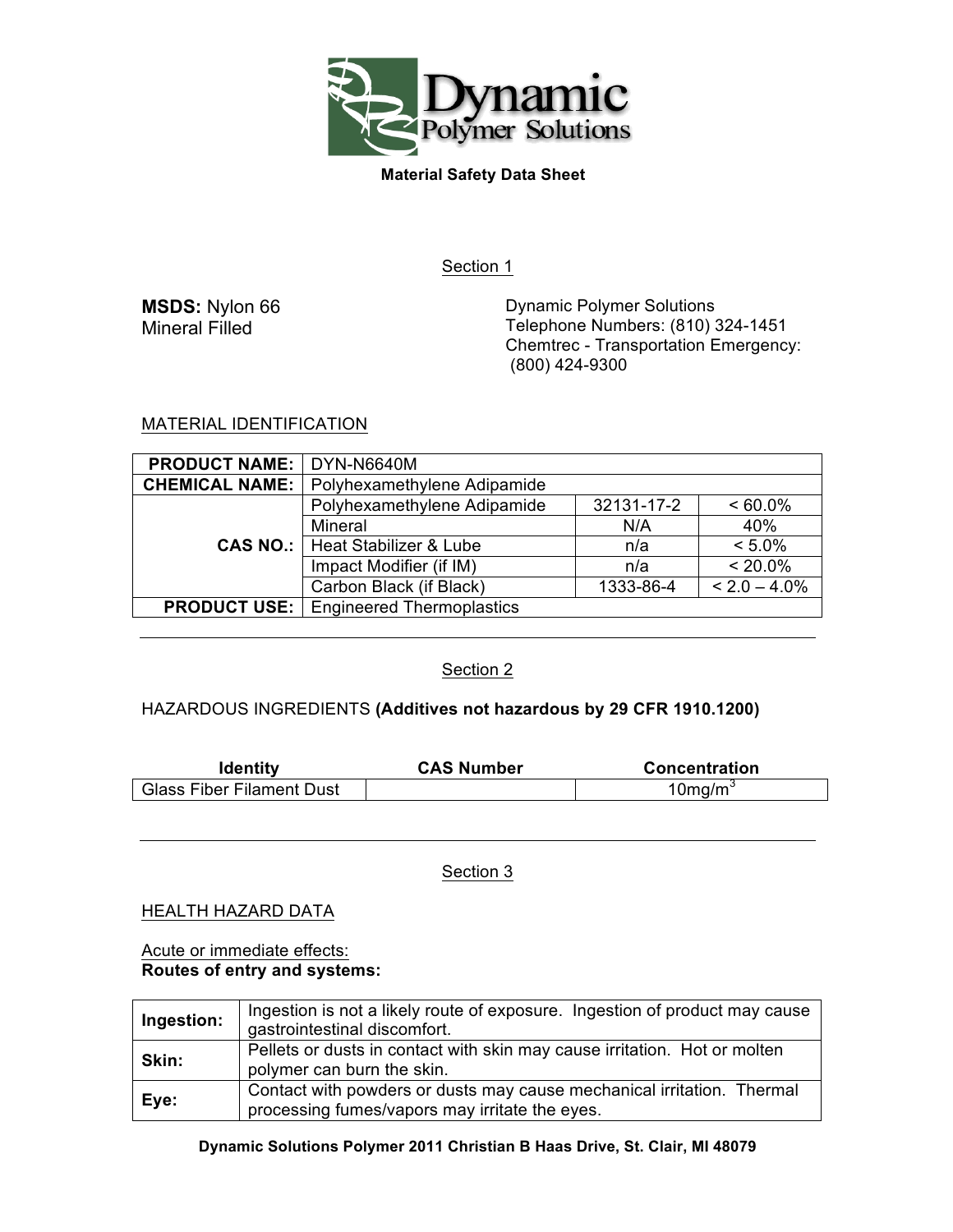

| Inhalation: | Thermal processing fumes/vapors or dusts may irritate the mucous |
|-------------|------------------------------------------------------------------|
|             | membranes of the nose and throat.                                |

# Section 4

# **EMERGENCY FIRST AID**

| Eyes:                      | Flush eyes with running water. If irritation develops or<br>persists, seek medical attention.                                                                                                                                                                                                         |
|----------------------------|-------------------------------------------------------------------------------------------------------------------------------------------------------------------------------------------------------------------------------------------------------------------------------------------------------|
| Skin:                      | For irritation, flush the skin with cool running water. Wash the<br>affected area with mild soap and water. Obtain medical<br>attention if irritation persists. If hot or molten polymer burns<br>the skin, immerse the burned area in cold running water, and<br>seek medical attention immediately. |
| Inhalation:                | Remove person to fresh air. If irritation develops or persists,<br>obtain medical attention.                                                                                                                                                                                                          |
| Ingestion:                 | Ingestion is not a likely route of exposure. If product is<br>ingested, seek medical attention.                                                                                                                                                                                                       |
| <b>Chronic Effects:</b>    | There are no known chronic effects associated with this<br>material.                                                                                                                                                                                                                                  |
| <b>Advice to Physician</b> | There are no specific recommendations for treatment of<br>effects associated with exposure to these products. Base<br>treatments on clinical findings.                                                                                                                                                |

# Section 5

### FIRE AND EXPLOSION HAZARD DATA

| <b>Flash Ignition Temperature:</b>         | Not Determined                                                                                                        |
|--------------------------------------------|-----------------------------------------------------------------------------------------------------------------------|
| <b>Unusual Fire/Explosion Hazards:</b>     | None known                                                                                                            |
| <b>Hazardous Combustion Products:</b>      | None listed                                                                                                           |
| <b>Special Fire Fighting Instructions:</b> | Wear self-contained, positive-pressure breathing<br>apparatus (full face-piece type) and full protective<br>clothing. |
| <b>Extinguishing Media:</b>                | Water, foam, dry chemical, carbon dioxide                                                                             |

Section 6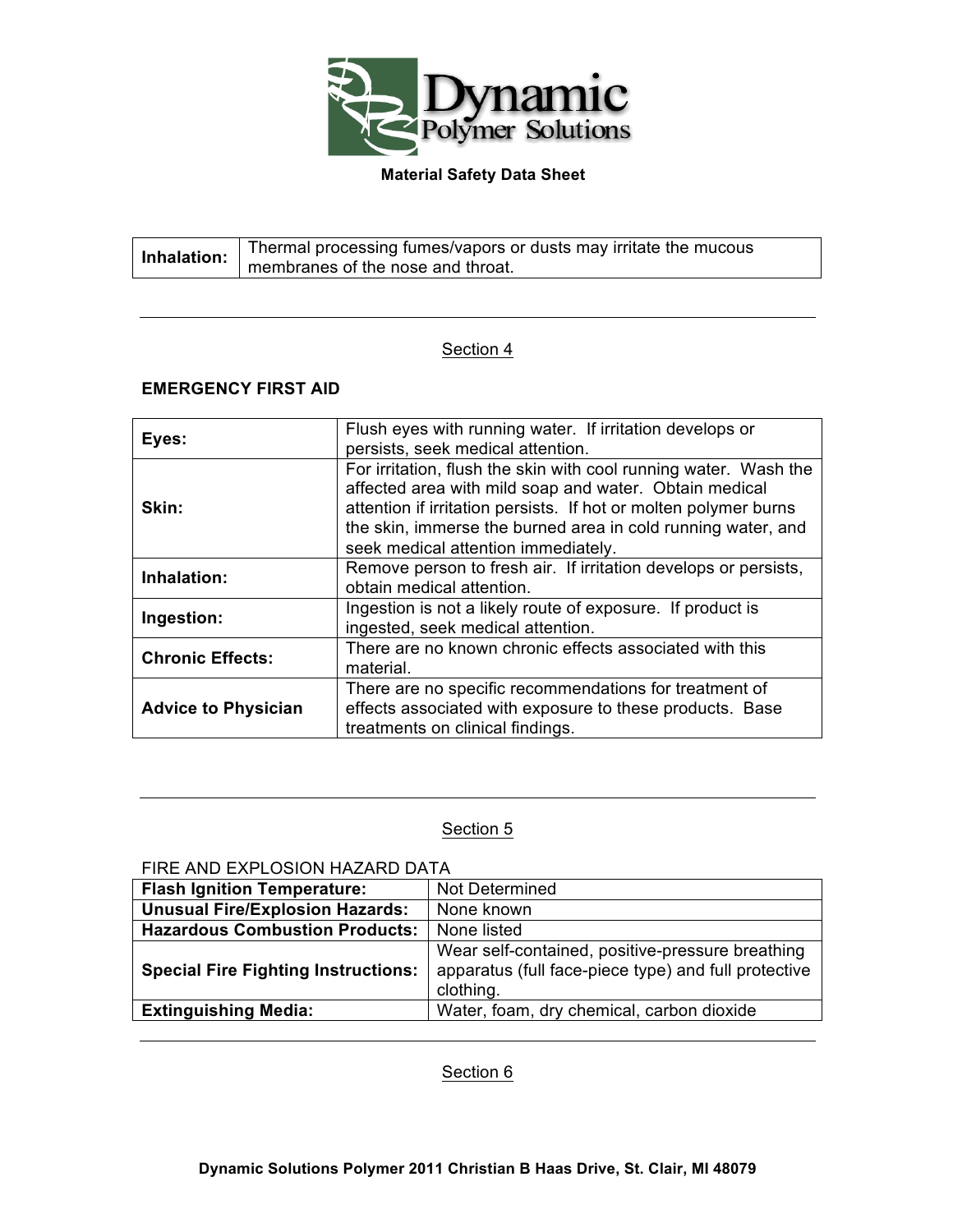

ACCIDENTAL RELEASES

**Spill or Release:** Sweep or vacuum material and place in container for re-use or disposal.

# Section 7

STORAGE CONDITIONS

**NORMAL HANDLING:** Avoid processing material above recommended thermal processing temperatures. Read product Technical Data Sheet before use. Avoid breathing thermal processing fumes and vapors. Avoid inhalation and/or skin contact with product dusts or pellets. Avoid dust or pellets in contact with the eyes. Consider the use of local exhaust ventilation at all processing emission points. Wash thoroughly after handling.

**STORAGE RECOMMENDATIONS:** To maintain product quality, store product in a cool, dry area. Keep in a tightly sealed container.

| PROTECTION INFORMATION                 |                                                                                                                                                                                                                                                                                                                                                                                                                 |
|----------------------------------------|-----------------------------------------------------------------------------------------------------------------------------------------------------------------------------------------------------------------------------------------------------------------------------------------------------------------------------------------------------------------------------------------------------------------|
| Eye:                                   | Wear safety glasses with side shields as a<br>minimum. Use a face shield when processing<br>molten material.                                                                                                                                                                                                                                                                                                    |
| Skin:                                  | Wear gloves when handling drums and when<br>handling hot polymer. Use arm protection to<br>protect against thermal burns.                                                                                                                                                                                                                                                                                       |
| <b>Ventilation:</b>                    | Good manufacturing practice and good industrial<br>hygiene practice recommend the use of local<br>exhaust ventilation at thermal processing emission<br>points. Processors should evaluate the need for<br>local exhaust ventilation at each processing<br>emission point. These considerations should<br>include secondary operations (cutting, regrinding,<br>chopping, etc.) that follow thermal processing. |
| <b>Respirator:</b>                     | If dusty conditions exist, use a mechanical filter<br>respirator approved by NIOSH. For exposures to<br>fumes and vapors in excess of permissible<br>exposure limits, use an organic vapor cartridge<br>respirator approved by NIOSH.                                                                                                                                                                           |
| <b>Additional Protective Measures:</b> | Use additional personal protective equipment                                                                                                                                                                                                                                                                                                                                                                    |

### Section 8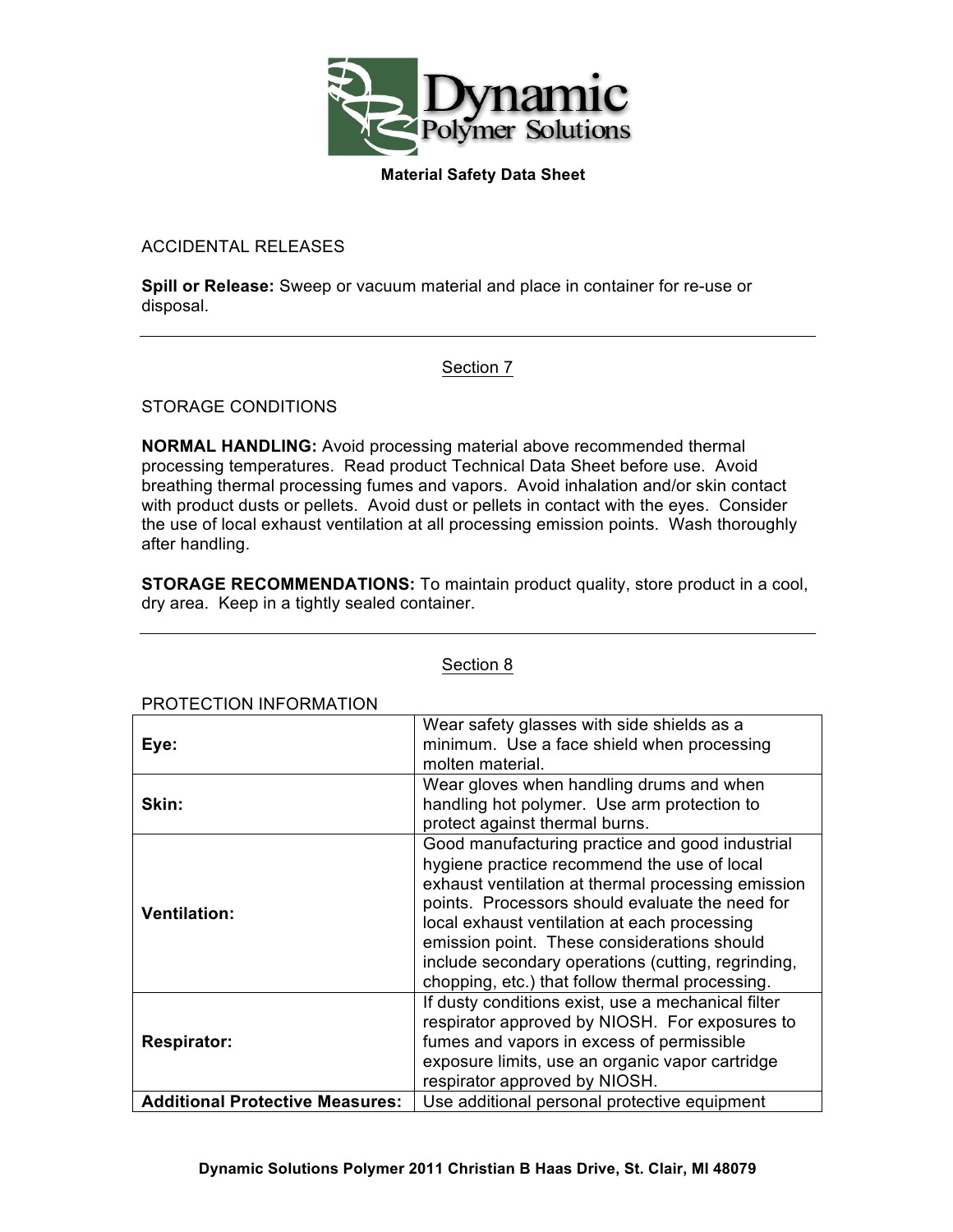

| consistent with the users plant conditions and<br>requirements. An eye wash fountain or other<br>source of running water is recommended for the<br>work area. |
|---------------------------------------------------------------------------------------------------------------------------------------------------------------|
|---------------------------------------------------------------------------------------------------------------------------------------------------------------|

# Section 9

# PHYSICAL/CHEMICAL DATA

| Appearance:                 | <b>Black Pellets</b> |
|-----------------------------|----------------------|
| Odor:                       | None                 |
| <b>Melting Point:</b>       |                      |
| <b>Solubility in Water:</b> |                      |
| <b>Volatile Content %:</b>  |                      |
| <b>Specific Gravity:</b>    |                      |

# Section 10

### HAZARDOUS REACTIVITY

| <b>Stability at Room Temperature:</b> | Stable                                                                                                                                                                                                                                                                            |
|---------------------------------------|-----------------------------------------------------------------------------------------------------------------------------------------------------------------------------------------------------------------------------------------------------------------------------------|
| <b>Materials to Avoid:</b>            | <b>Strong Mineral Acids</b>                                                                                                                                                                                                                                                       |
| <b>Conditions to Avoid:</b>           | Exposure to open flame or temperatures exceeding<br>optimum recommended processing temperatures.<br>Avoid prolonged exposure to processing<br>temperatures.                                                                                                                       |
| <b>Decomposition Temperature:</b>     |                                                                                                                                                                                                                                                                                   |
| <b>Decomposition Products:</b>        | Carbon monoxide, ammonia, aliphatic amines,<br>amides, ketones, nitriles, hydrogen cyanide.<br>Specific materials generated will vary depending on<br>the additives and colorants used, specific<br>temperatures, time of exposure, and other<br>immediate environmental factors. |

### Section 11

# TOXICOLOGICAL INFORMATION

**Toxicity Data for: Toxicological data regarding immediate health effects of the product are not available.**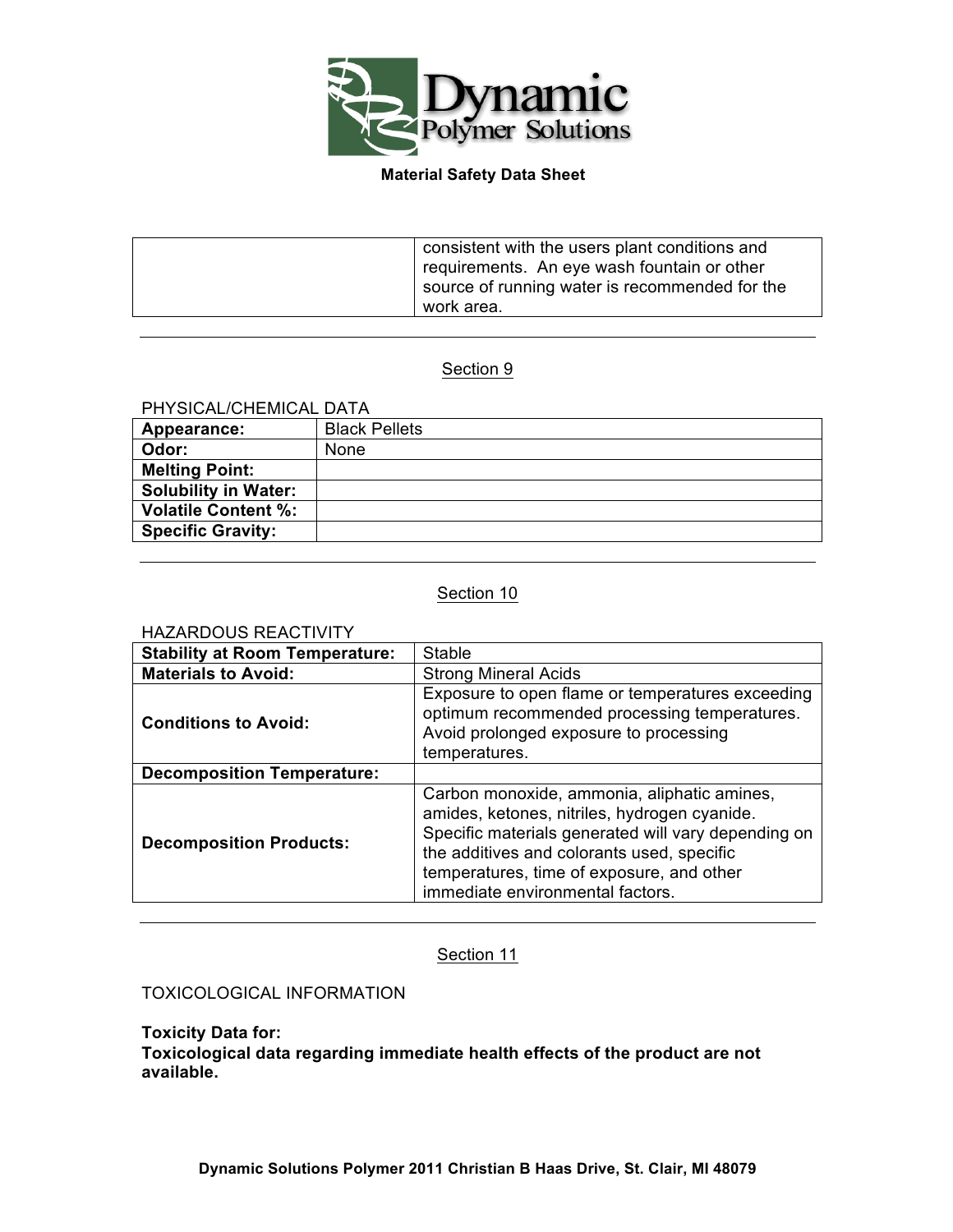

Section 12

### ECOLOGICAL INFORMATION

**No ecotoxicological information is available.** Pellets left at large (spill) in the environment may be ingested by animals. Material is expected to have low aquatic toxicity due to its insolubility in water.

Section 13

### DISPOSAL

**Waste Disposal:** Standard grade and precolored products, as shipped, are nonhazardous organic solids. Preferred options for disposal are recycle, incineration with energy recovery, and landfill. Treatment, storage, transportation, and disposal of product must comply with applicable federal, state/provincial, and local disposal regulations.

### Section 14

| <b>TRANSPORT INFORMATION</b>    |               |  |
|---------------------------------|---------------|--|
| <b>DOT Hazard Class:</b>        | Not Regulated |  |
| <b>Technical Shipping Name:</b> |               |  |
| <b>Freight Class Bulk:</b>      |               |  |
| <b>Freight Class Package:</b>   |               |  |
| <b>Product Label:</b>           |               |  |
|                                 |               |  |

Section 15

REGULATORY INFORMATION

#### **OSHA Status:**

SARA TITLE III: **Section 302 – Extremely Hazardous Substances:** None **Section 311/312 Hazard Categories:** Immediate, Delayed **Section 313 Toxic Chemicals:** None **RCRA Status:** None